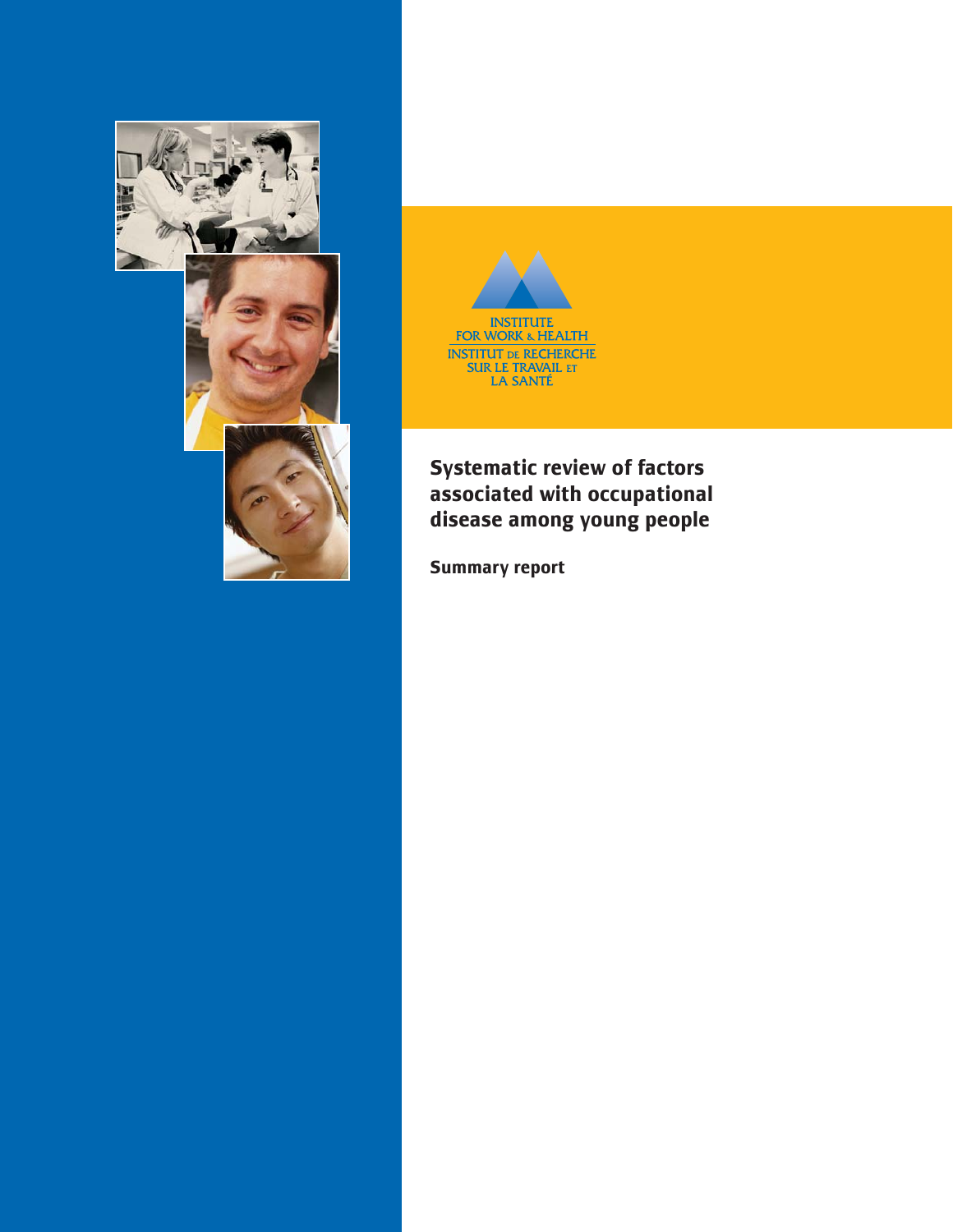#### **About this summary:**

This summary is based on the report *Systematic Review of Factors Associated with Occupational Disease among Young People* 

#### Authors:

F. Curtis Breslin<sup>1, 2</sup>, Doreen Day<sup>1</sup>, Emile Tompa<sup>1, 3</sup>, Emma Irvin<sup>1</sup>, Sudipa Bhattacharyya<sup>1</sup>, Judy Clarke<sup>1</sup>, Anna Wang<sup>1</sup>, Mieke Koehoorn<sup>4</sup>

Affiliations:

<sup>1</sup> Institute for Work & Health, Toronto, ON Canada

<sup>2</sup> Department of Public Health Sciences, University of Toronto, Toronto, ON Canada

<sup>3</sup> Department of Economics, McMaster University, Hamilton, ON Canada

<sup>4</sup> Department of Health Care and Epidemiology, University of British Columbia, Vancouver, BC Canada

If you have questions about this or any other of our reports, please contact us at:

Institute for Work & Health 481 University Avenue, Suite 800 Toronto, Ontario, M5G 2E9

E-mail: [info@iwh.on.ca](mailto:info@iwh.on.ca)

Or you can visit our web site at [www.iwh.on.ca](http://www.iwh.on.ca/)

For reprint permission contact the Institute for Work & Health

© Institute for Work & Health, 2006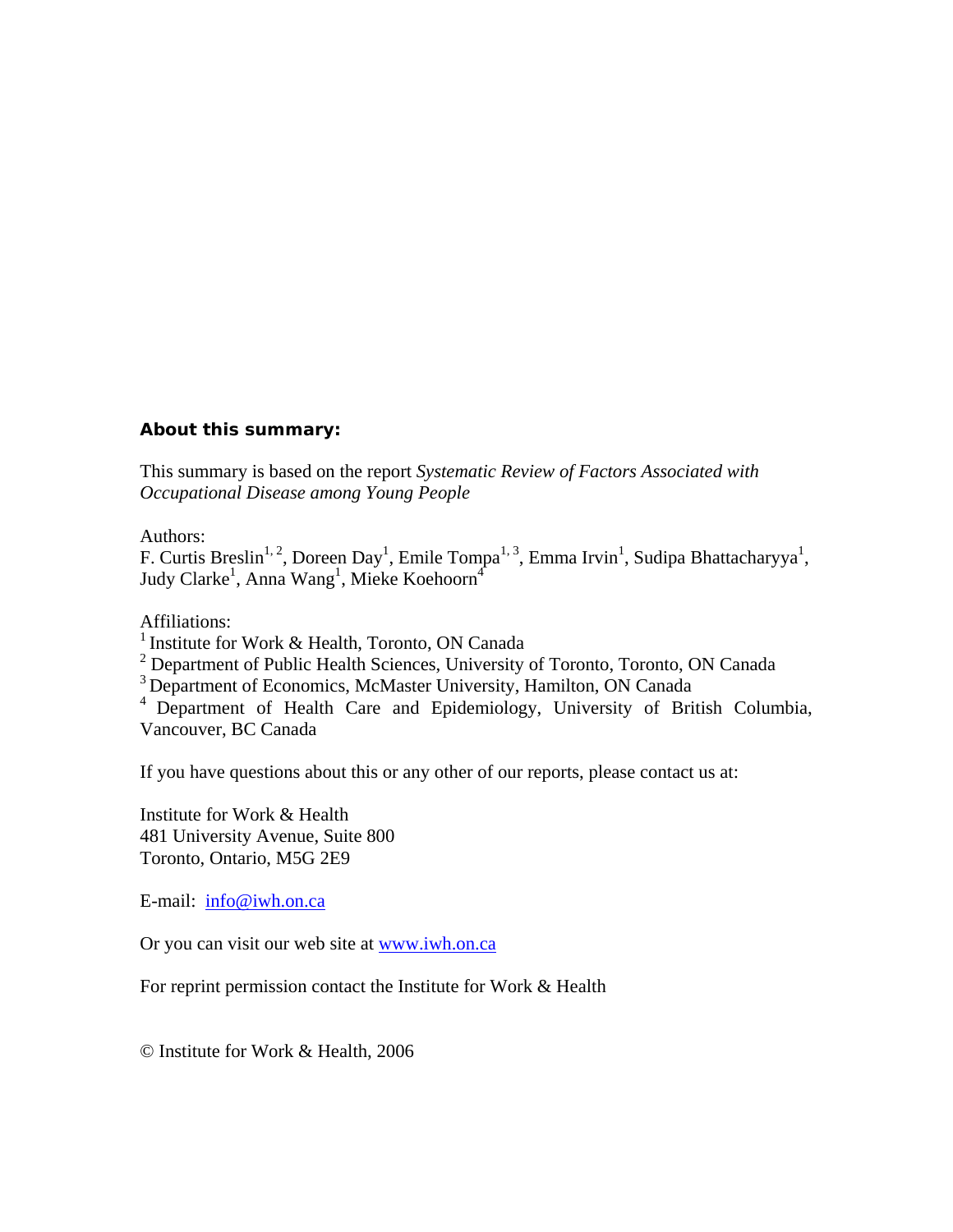# **Table of Contents**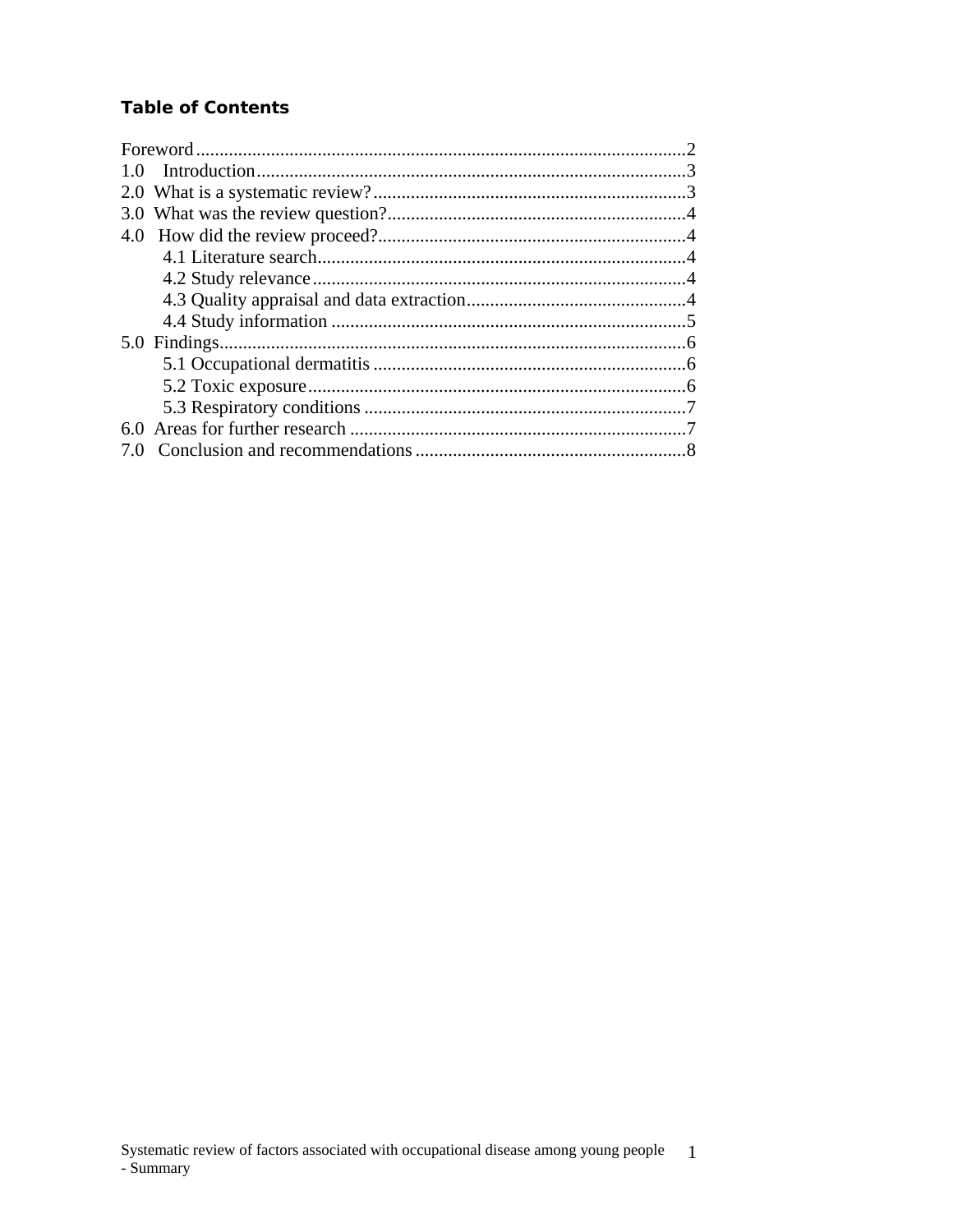### <span id="page-3-0"></span>**Foreword**

In recent years, the Institute for Work & Health has been actively engaged in building relationships with Prevention System agencies and organizations in Ontario.

In these encounters, we often hear that potential research users want more evidence about the effectiveness of interventions aimed at protecting workers' health. We are also told that even when research evidence exists, it is often hard to access, difficult to understand and is not always presented in language and formats suitable to non-scientific audiences.

In response to these needs, the Institute for Work & Health has established a dedicated group to conduct systematic reviews of relevant research studies in the area of workplace injury and illness prevention. In instances where there are too few studies to conduct a full Systematic Review, we may provide our audiences with a narrative review.

- Our systematic review team monitors developments in the international research literature on workplace health protection and selects timely, relevant topics for evidence review.
- Our scientists then synthesize both established and emerging evidence on each topic through the application of rigorous methods.
- We then present summaries of the research evidence and recommendations following from this evidence in formats which are accessible to non-scientific audiences.

The Institute consults regularly with workplace parties to identify areas of workplace health protection that might lend themselves to a systematic review of the evidence.

We appreciate the support of the Ontario Workplace Safety & Insurance Board (WSIB) in funding this four-year Prevention Systematic Reviews initiative. As the major funder, the WSIB demonstrates its own commitment to protecting workers' health by supporting consensus-based policy development which incorporates the best available research evidence.

Many members of the Institute's staff participated in conducting this Systematic Review. A number of external reviewers in academic and workplace leadership positions provided valuable comments on earlier versions of the report. On behalf of the Institute, I would like to express gratitude for these contributions.

Dr. Cameron Mustard President, Institute for Work & Health October, 2006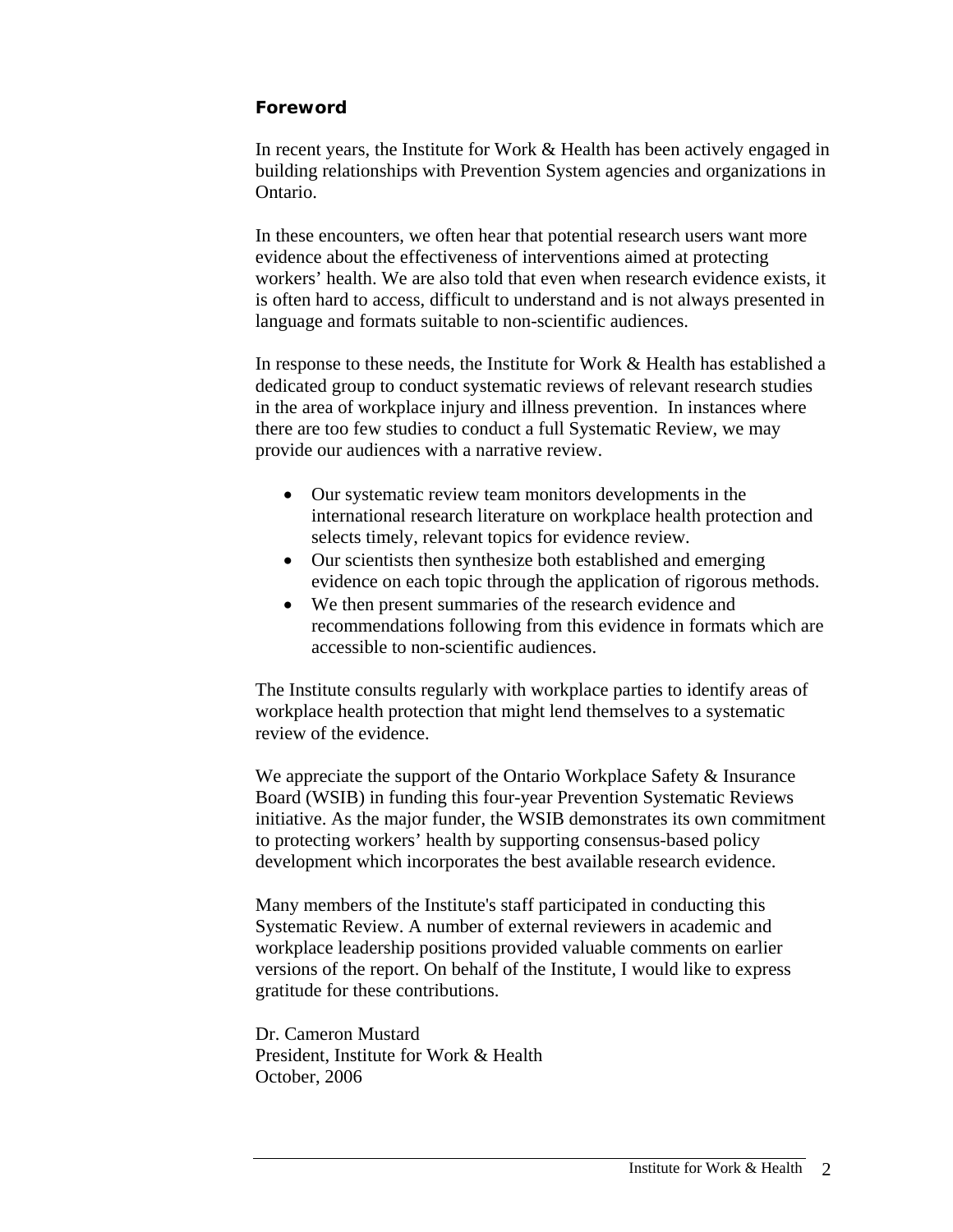# <span id="page-4-0"></span>**1.0 Introduction**

Working is a normal part of growing up for most North American teenagers and young adults. Although there is a great deal of concern about work injury among young people, less attention has been paid to work-related disease and illness in young workers. (Generally, "disease" refers to a specific disease state, such as dermatitis. Illness refers to negative health events that are not diseases, such as poisoning due to disinfectants. In this report, we use the term "disease" for convenience, unless we are talking about studies specifically on illness.)

There are several reasons to assess the scientific research on work-related disease in young workers. First, young workers are concentrated in certain industries and jobs. As a result, they may have different exposures to hazards than adult workers. Second, because young workers also tend to be new workers who are exposed to hazards for the first time, the link between the exposure and disease may be clearer. Finally, young workers may be particularly vulnerable to some work-related diseases because their early exposures may occur when they are still developing physically.

This review is the second report on the young workers' research literature by the Institute for Work & Health. It focuses on the factors associated with work-related disease among young people. The previous systematic review, led by Dr. Curtis Breslin, focuses on work injury. This review, which is called *Systematic Review of Risk Factors for Work Injury among Youth,* was published in February 2006.

### **2.0 What is a systematic review?**

A systematic review involves finding an answer to a specific question by reviewing research studies, selecting relevant, quality studies, and analyzing their results.

The review normally includes the following steps:

- determine the question
- develop a search strategy and search the research literature
- select studies that meet the inclusion criteria
- assess the quality of the methods in selected studies and eliminate those of insufficient quality
- systematically extract and summarize key elements of the studies
- describe the results from individual studies
- synthesize the results and report them.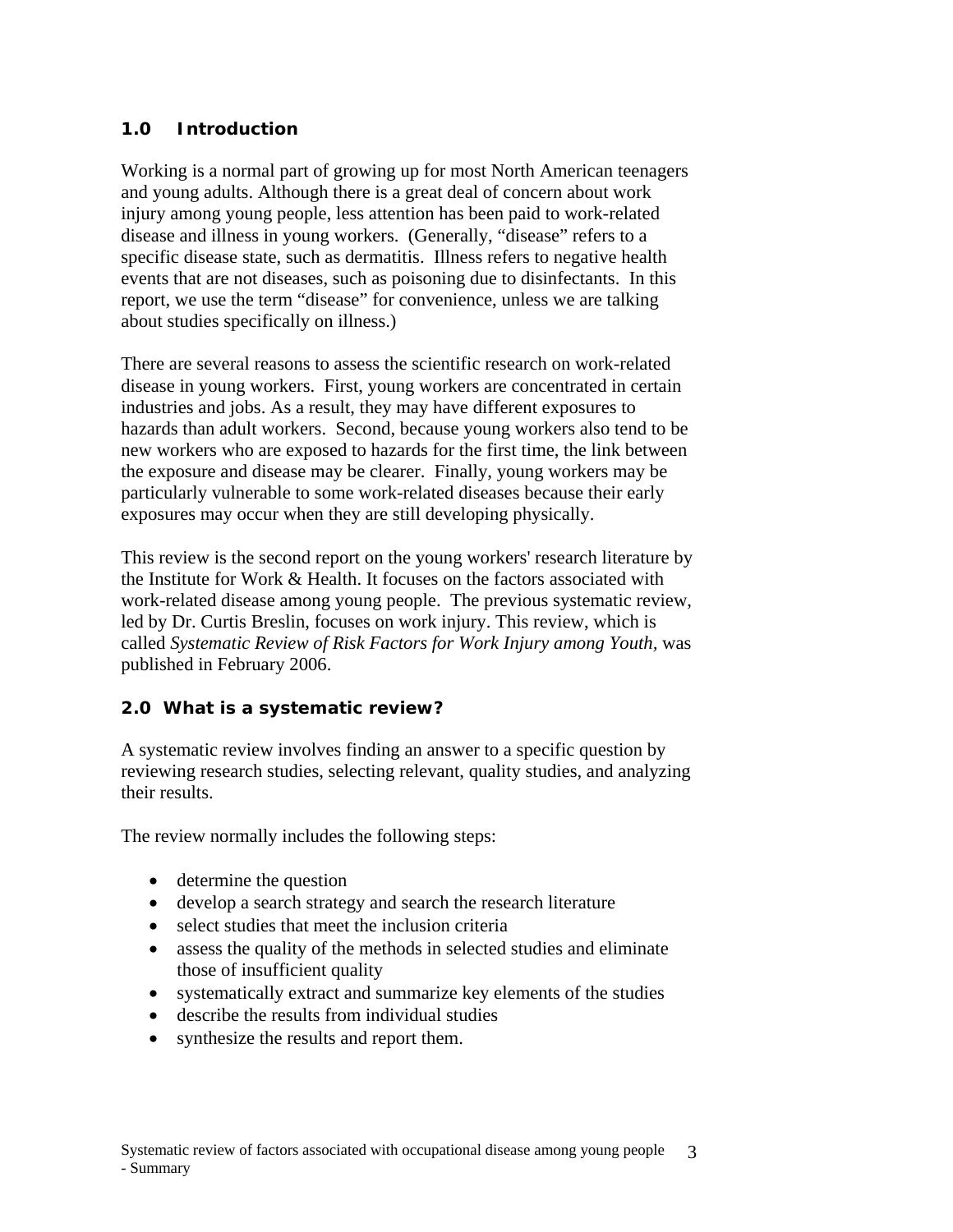#### <span id="page-5-0"></span>**3.0 What was the review question?**

The question investigated in this review was: *What individual, job and workplace factors are associated with occupational disease among young people 12 to 24 years of age?*

The term "young worker" typically refers to teenagers and young adults who work for pay. This age group is of particular interest because entry into the labour force is most common at this time. For our systematic review, we used this broad definition. In some studies, however, workers under 18 years are the primary focus, especially when changes in minimum age regulations are a possible implication. This is because these labour laws would only apply to this age group.

#### **4.0 How did the review proceed?**

#### **4.1 Literature search**

The team searched seven English-language databases for relevant articles from 1980 to March 2005. The search strategy typically combined three groups of terms: employment risk factors, occupational illness, and youth aged 12 to 24. Studies exclusively about young agricultural workers were excluded because this group has been the focus of other reviews. However, some studies examined several industries, including agriculture. In total, 6,043 articles were identified.

### **4.2 Study relevance**

The titles, abstracts (summaries) and, where necessary, full texts of the articles were reviewed for relevance. In the initial phase, 5,747 articles were excluded because the titles or abstracts did not provide information to answer our research question. The original search was intentionally broad to avoid overlooking articles of relevance. However we expected that most articles would be excluded because they lacked relevance.

We were left with 296 citations, for which we reviewed the full paper. Another 201 articles were then excluded because:

- they did not meet the relevance criteria
- they did not assess a risk factor among the young worker sample
- they only concerned the agricultural or military sector, which were beyond the scope of our review.

### **4.3 Quality appraisal and data extraction**

Of the remaining 95 studies, our review team determined that 23 did not meet the quality appraisal criteria. Five were deemed companion articles to the primary article that we had already reviewed. Another 46 studies were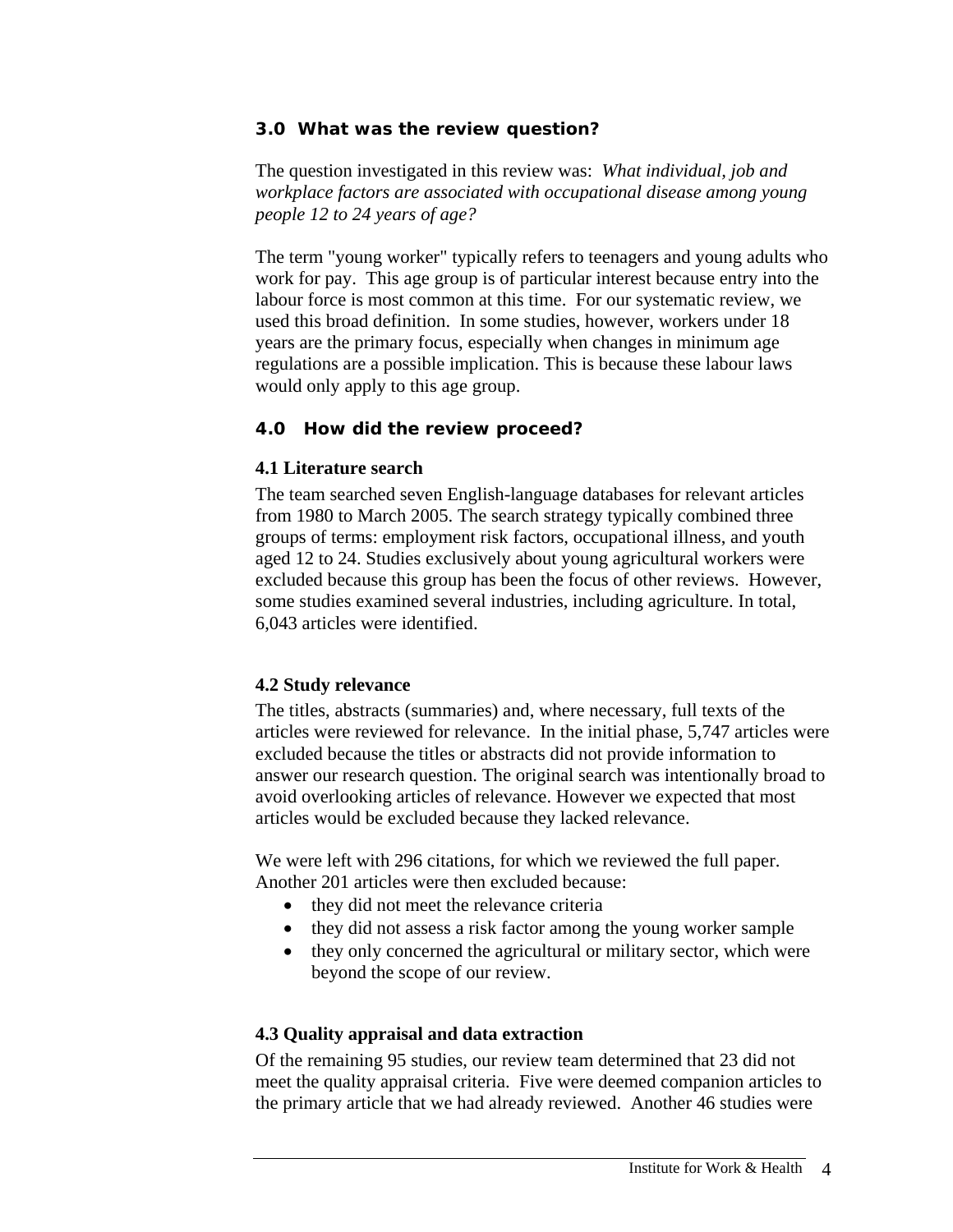<span id="page-6-0"></span>not included because they focused on work injuries, which is the subject of a separate report.

We were left with 19 studies on risk factors of occupational disease for young workers that were of sufficient quality. Only one of these studies was in a language other than English.

All 19 studies provided demographic information on the participants, such as age and gender, the time period of the study, as well as descriptions of the measures and statistical analyses used.

However, even among the studies that met our standards, there remained certain issues around methodology. We felt these issues were relevant to interpreting the findings. This suggests that even the best evidence in the research to date should be viewed as tentative. However, the existing findings provide some initial guidance on targeting resources for preventing work-related disease among youth.

### **4.4 Study information**

The 19 studies in the review were conducted in the following locations:

- 11 in Europe
- four in North America
- one each in Turkey, China and India
- one was not reported

Six studies examined subjects in the teenage years only (15-17), while 13 included teens and young adults. Four studies looked at young workers in paid employment, while 15 reported on workers in trainee or apprenticeship programs.

The studies investigated the following diseases:

- 10 were on skin conditions (e.g. dermatitis)
- seven were on lung (respiratory) conditions
- two were on toxic exposure (e.g. poisonings)

Most of these studies assessed one or more groups of participants several times. The types of studies included case-control studies, which compared workers who had occupational disease with those who did not. They also included cross-sectional studies that looked at occupational disease in workers at one point in time.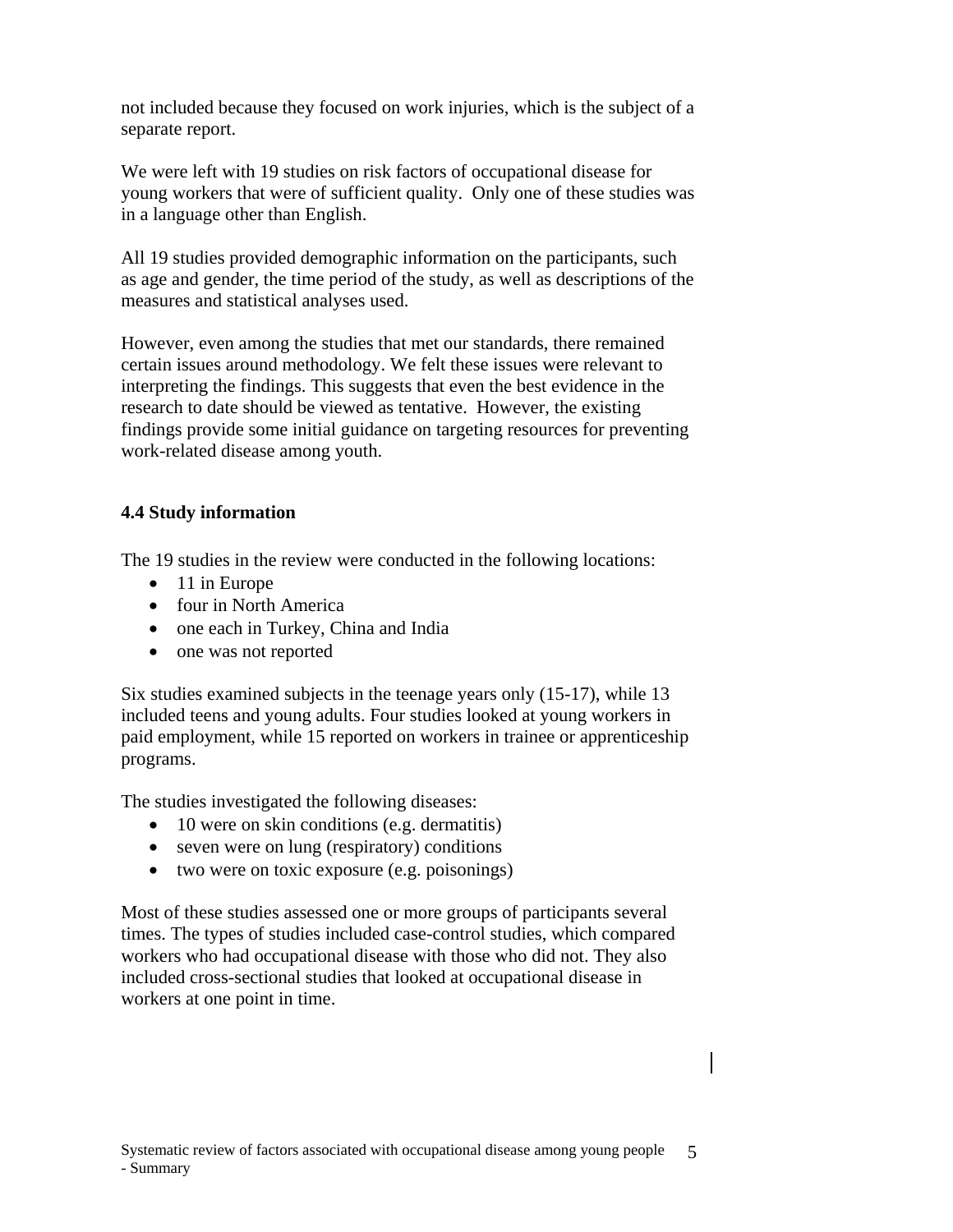# <span id="page-7-0"></span>**5.0 Findings**

#### **5.1 Occupational dermatitis**

Hand dermatitis is an inflammation of the skin. It can be due to a variety of causes, which are generally classified as either irritant or allergic reactions.

We found that an individual's factors such as history of flexural eczema (dermatitis occurring in joint folds of the skin) and atopy (allergic hypersensitivity) were risk factors for hand dermatitis among apprentice nurses and hairdressers. These findings agree with previous reviews on adult workers.

There is a lack of other identified risk factors for occupational dermatitis among young workers. This may be due to the fact that relatively few studies examine a particular occupation. It is also difficult to separate irritant versus allergic hand dermatitis in these studies. There could be differences in risk factors between these two types of dermatitis. Finally, only one study obtained measures of specific hazard exposures (e.g. wet work) and potential behaviours by young workers (e.g. emollient use) that were risk factors. This rules out the possibility that we can assess consistency across studies, which creates particular problems in terms of prevention. Even if the association between wet work and hand dermatitis is weak, wet work is very common. The number of dermatitis cases it probably generates outstrips individual risk factors, which have a stronger association but are rarer.

#### **5.2 Toxic exposure**

Generally, exposures to toxic substances are identified only by the descriptions of trained poisoned control specialists. As a result, there were no standard criteria to identify cases. This makes it difficult to confirm that demographic or work characteristics are risk factors.

The studies did show that young workers in the agriculture industry were at higher risk for pesticide poisoning than their counterparts in other industries. In addition, illnesses due to disinfectant use were higher in eating/drinking establishments and in the entertainment/recreation industries than in other industries. Toxic exposures such as pesticides are of particular concern because of the enhanced sensitivity among young workers who have not yet reached full developmental maturity.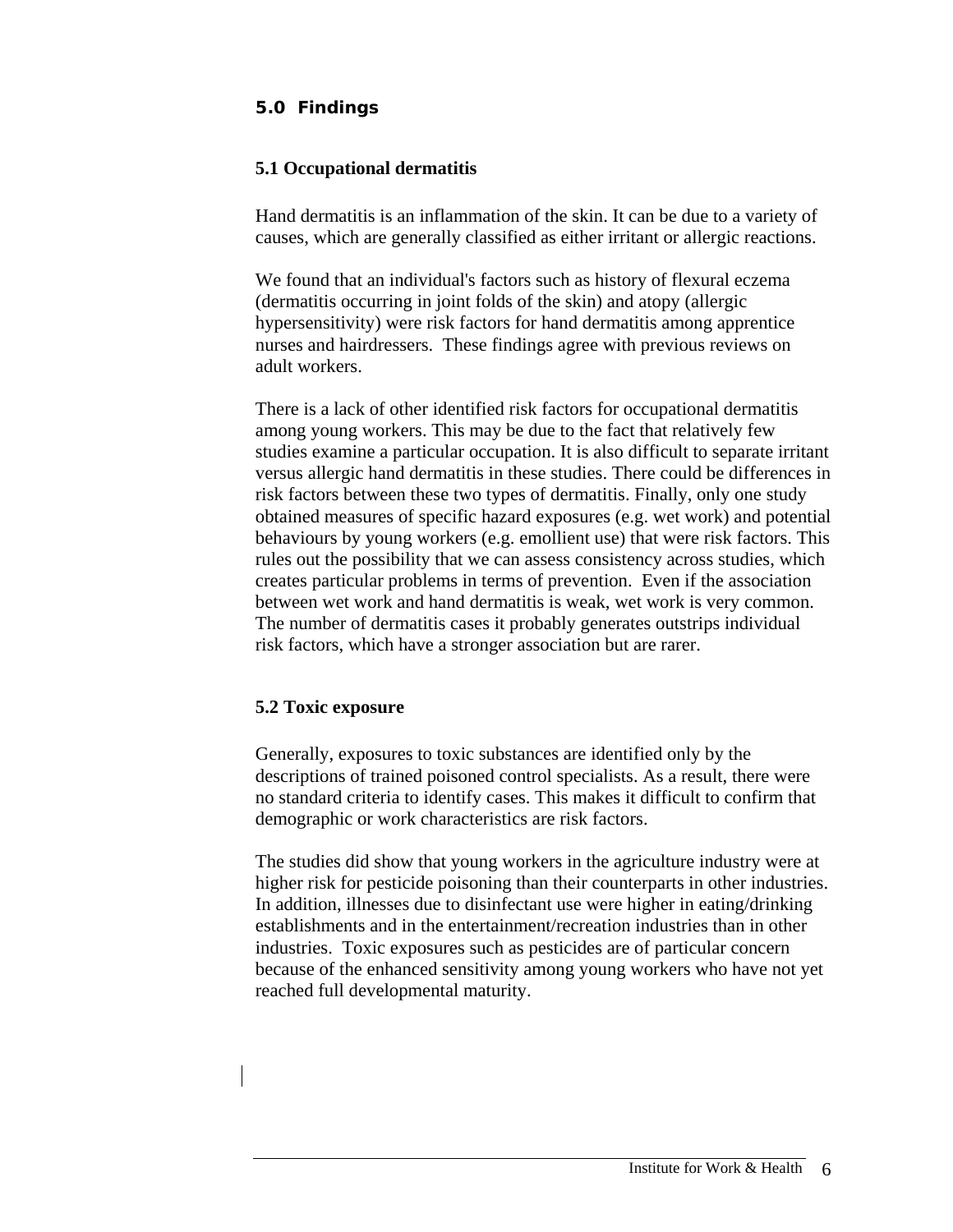### <span id="page-8-0"></span>**5.3 Respiratory conditions**

In terms of risk factors, we found sufficient evidence that skin sensitization to wheat among bakers had a positive association with lung conditions such as work-related asthma. However, both relevant studies concluded that the association was not strong enough to recommend skin sensitization testing as a screening tool for baking programs or apprenticeships. This is because many sensitized workers did not develop symptoms in these studies.

The broader research on occupational asthma identifies two types of agents associated with increased risk of developing the condition. One type was high molecular weight compounds from organic sources, such as wheat as described above. Another set of agents linked to asthma, for which we did not find relevant young worker studies, was low molecular weight chemicals, such as amines, metal salts and acids. Some of these agents are found in industries where young people work such as construction, health care and the service sector.

# **6.0 Areas for further research**

We found three significant gaps in the literature of risk factors for young workers and occupational disease.

1. No intervention studies on prevention initiatives met our relevance criteria. Though such studies would require large samples, the ability to provide evidence-based recommendations to reduce occupational disease through training or administrative procedures, for example, would be invaluable.

2. Almost no studies examined safety practices such as the use of protective equipment (for an exception see no. 25). Finding the associations between behaviour patterns and disease may suggest possible training interventions.

3. No study examined the influence of organizational factors such as workplace safety culture. In another review of organizational factors for work injury, the findings suggested that empowering employees on general matters and safety activities specifically, as well as an active role by top management, was associated with reduced injury rates. It is reasonable to expect lower occupational disease rates in workplaces with strong safety cultures. This needs to be documented along with possible interventions to improve safety climate.

Future research should also take into account the interrelationships between occupational diseases. For example, young hairdressers who have dermatitis may also absorb a greater amount of chemicals such as dyes or solvents into their bloodstream. This may increase the risk for other occupational diseases later in life such as tumours.

Systematic review of factors associated with occupational disease among young people - Summary 7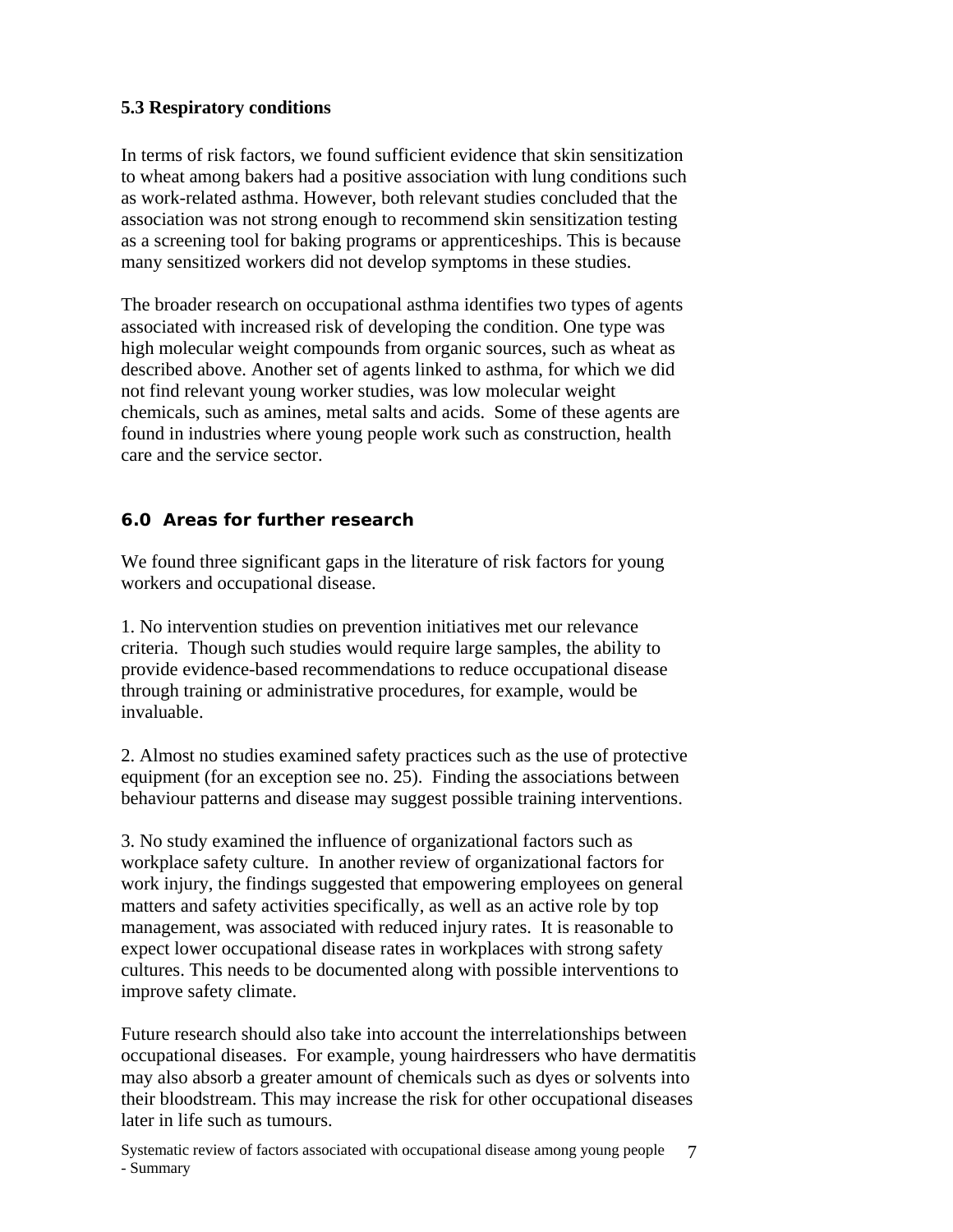<span id="page-9-0"></span>Addressing these kinds of research issues is critical to detail the risk profile for various occupations, and it indicates how to reduce that risk.

We can draw some general conclusions about preventing occupational disease. Entering the workforce may expose young workers to a new set of biological and chemical hazards. Some of these affect certain workers relatively quickly, as with hand dermatitis. Certain occupations such as hairdressing and metal/wood work have specific exposures that could be reduced through a combination of better personal protection, and where possible, use of less toxic materials.

### **7.0 Conclusion and recommendations**

This review systematically assessed the evidence on potential risk factors for three types of occupational disease and illness: hand dermatitis, respiratory conditions and toxic exposures.

We found that there is limited research on occupational disease in young workers. With a starting point of over 6,000 potentially relevant articles, we only found 19 published studies, two of which were from Canada. This makes it difficult to increase awareness and knowledge of the impact of occupational diseases among young people.

Even though occupational diseases receive less attention than acute injuries among young workers, our review showed that some diseases such as hand dermatitis and lung conditions are prevalent among young workers in certain occupations.

The following implications and recommendations flow from our findings:

- The occupational health and safety system should look for opportunities to further educate employers and young workers about occupational diseases that can occur in their workplace, and what measures can be taken to decrease that risk. For example, research on adult workers in Ontario supports a message that early detection and intervention for occupational asthma improves health outcomes. Also, information on occupational disease could be considered when the prevention system develops future educational and safety training materials for young and new workers.
- Current monitoring and surveillance tools should be assessed to determine ways to improve the identification of occupational diseases among young and new workers.
- Research funding should be provided to undertake a survey of the state of affairs for young workers in Ontario. Among the